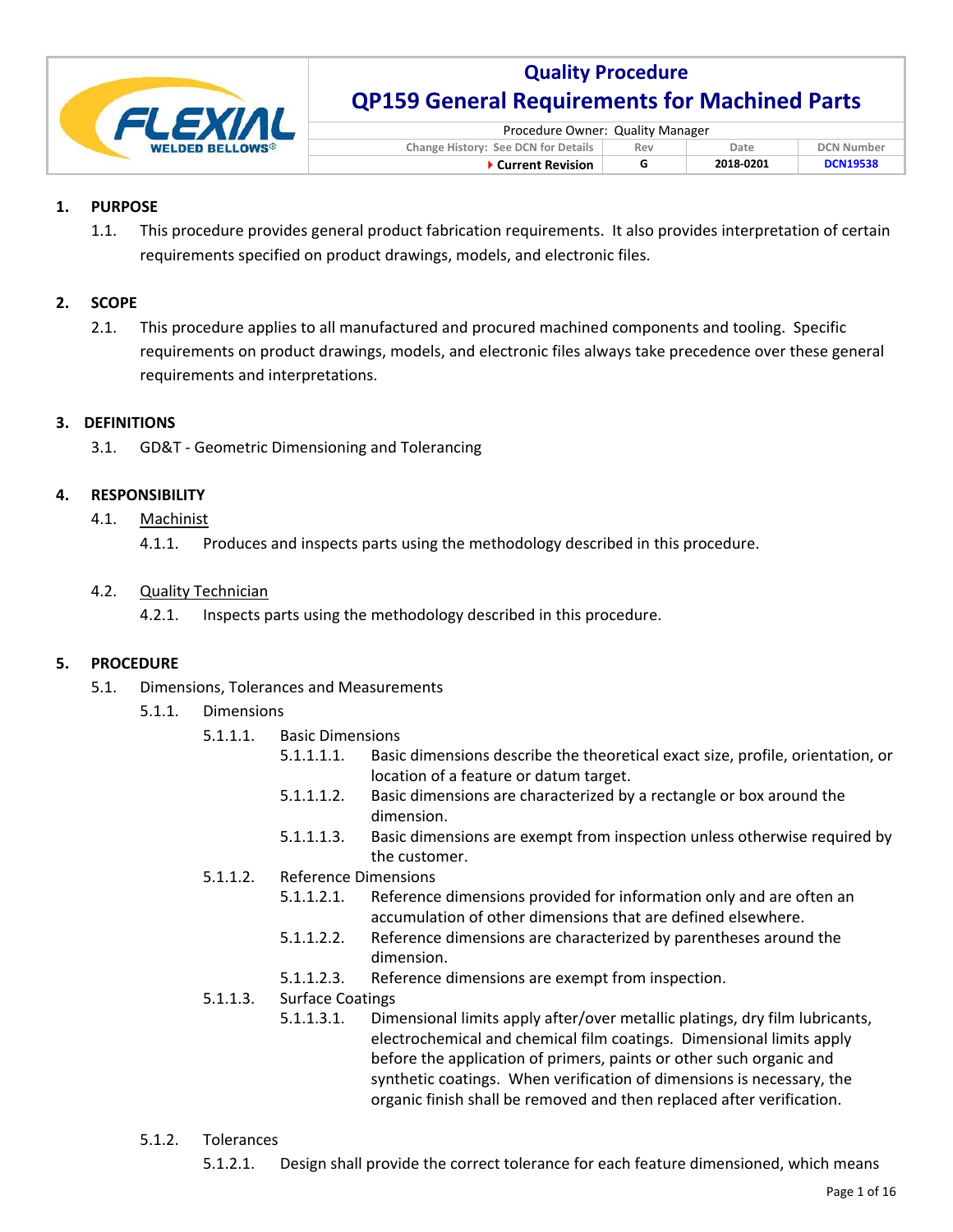

| Procedure Owner: Quality Manager                                               |   |           |                 |  |
|--------------------------------------------------------------------------------|---|-----------|-----------------|--|
| <b>Change History: See DCN for Details</b><br><b>DCN Number</b><br>Date<br>Rev |   |           |                 |  |
| ▶ Current Revision                                                             | G | 2018-0201 | <b>DCN19538</b> |  |

that the desired value of the characteristic shall be within the tolerance stated and within the number of decimal places stated in the tolerance. An acceptable degree of conformance of product will be at the stated number of decimal places rounding will be used.

### 5.1.3. Conversion

- 5.1.3.1. Specified metric (SI) dimensioned products tolerances may be converted to imperial units (British) or vice versa by use of industry accepted conversion factors. The rounding method and number of decimal places retained shall not allow converted values to violate the original maximum and/or minimum limits. Regardless of the units of measuring instruments used, product acceptance procedures will be such that acceptance to the specified tolerance is assured.
- 5.1.4. The interpretation of dimensional limits and tolerances shall be performed per **QP200**.
- 5.1.5. Calibrated gages shall be used for measurement that meet the minimum specification tolerance requirement per **QP220**.
- 5.1.6. Counter Bores
	- 5.1.6.1. In curved surfaces or on flat surfaces where the hole axis is not perpendicular to the surface, the depth of a counterbore is the minimum distance from the bottom of the rim as shown in Figure 1. The interior corner at the bottom of a counterbore produced by a standard tool is acceptable.
- 5.1.7. Counter Sinks
	- 5.1.7.1. In curved surfaces or on flat surfaces where the hole axis is not perpendicular to the surface, the diameter of a countersink is the diameter of the lowest point on the rim in a plane perpendicular to the hole axis. See Figure 1. Holes for flat head screws shall be countersunk to allow the head of the screw to be flush to 0.25" [.010 mm] below the surface.

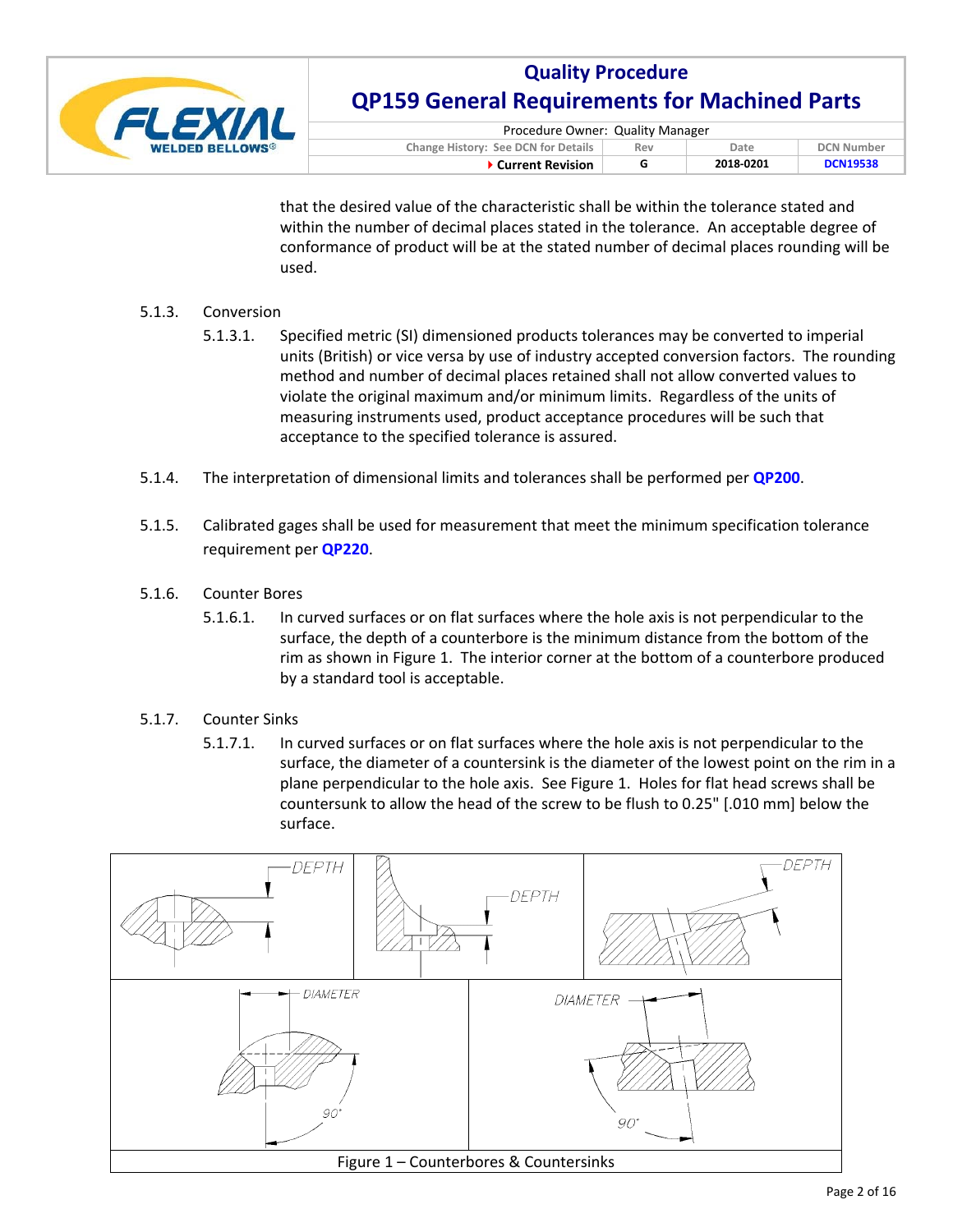

| Procedure Owner: Quality Manager                                        |  |           |                 |  |
|-------------------------------------------------------------------------|--|-----------|-----------------|--|
| Change History: See DCN for Details<br><b>DCN Number</b><br>Rev<br>Date |  |           |                 |  |
| ▶ Current Revision                                                      |  | 2018-0201 | <b>DCN19538</b> |  |

## 5.1.8. Spotfaces

5.1.8.1. Spotfaces shall provide for a minimum of 75% bearing area around a hole and must be visible on the part surface. The interior corner at the bottom of a spotface produced by a standard tool is acceptable.

### 5.1.9. Tangent Radii

5.1.9.1. A toleranced radius with an unlocated center creates a tolerance zone defined by two arcs (the minimum and maximum radii) that are tangent to the adjacent surfaces. The part contour may be anywhere within the crescent-shaped zone shown below in Figure 2.



- 5.1.10. Stock Material Thickness
	- 5.1.10.1. When the drawing specifies nominal cross-sectional dimensions for material used to fabricate the part but does not specify tolerances for these dimensions, the widest tolerances applicable to the material, form, and process may be used.
- 5.1.11. Positional Limit Basic Explanation
	- 5.1.11.1. Boundary
		- 5.1.11.1.1. The positional limit is a boundary of specified configuration established by untoleranced dimensions which are in relation to a datum reference frame. See Figure 3.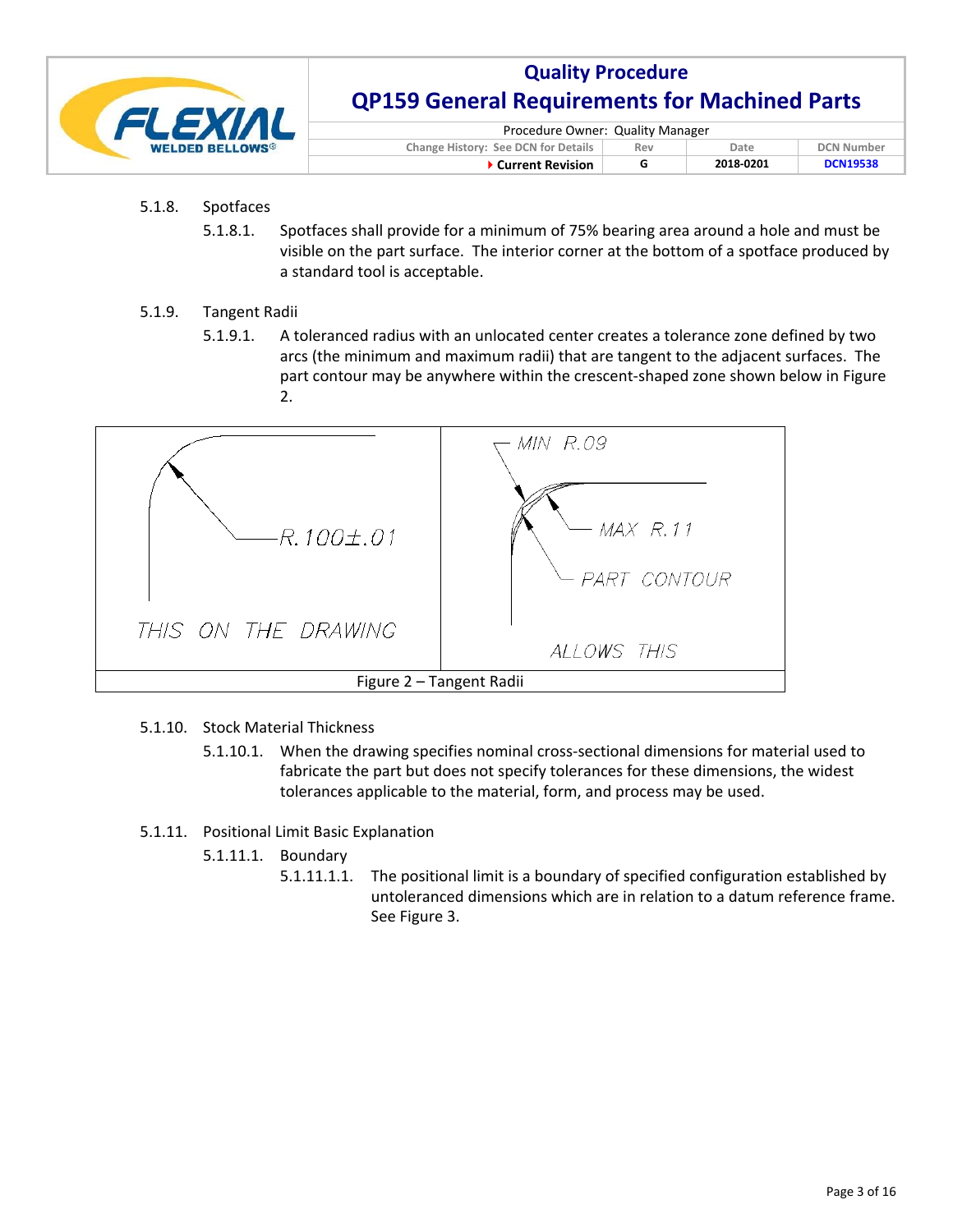



### 5.1.11.2. Control

5.1.11.2.1. The positional limit is independent of the feature size. It controls feature location and may control orientation. The feature must be located so that no portion of its surfaces shall extend into the positional limit (boundary) specified. See Figure 4.



### 5.1.11.3. Interpretation

5.1.11.3.1. Positional limits may be used to control features of size as illustrated in Figure 5.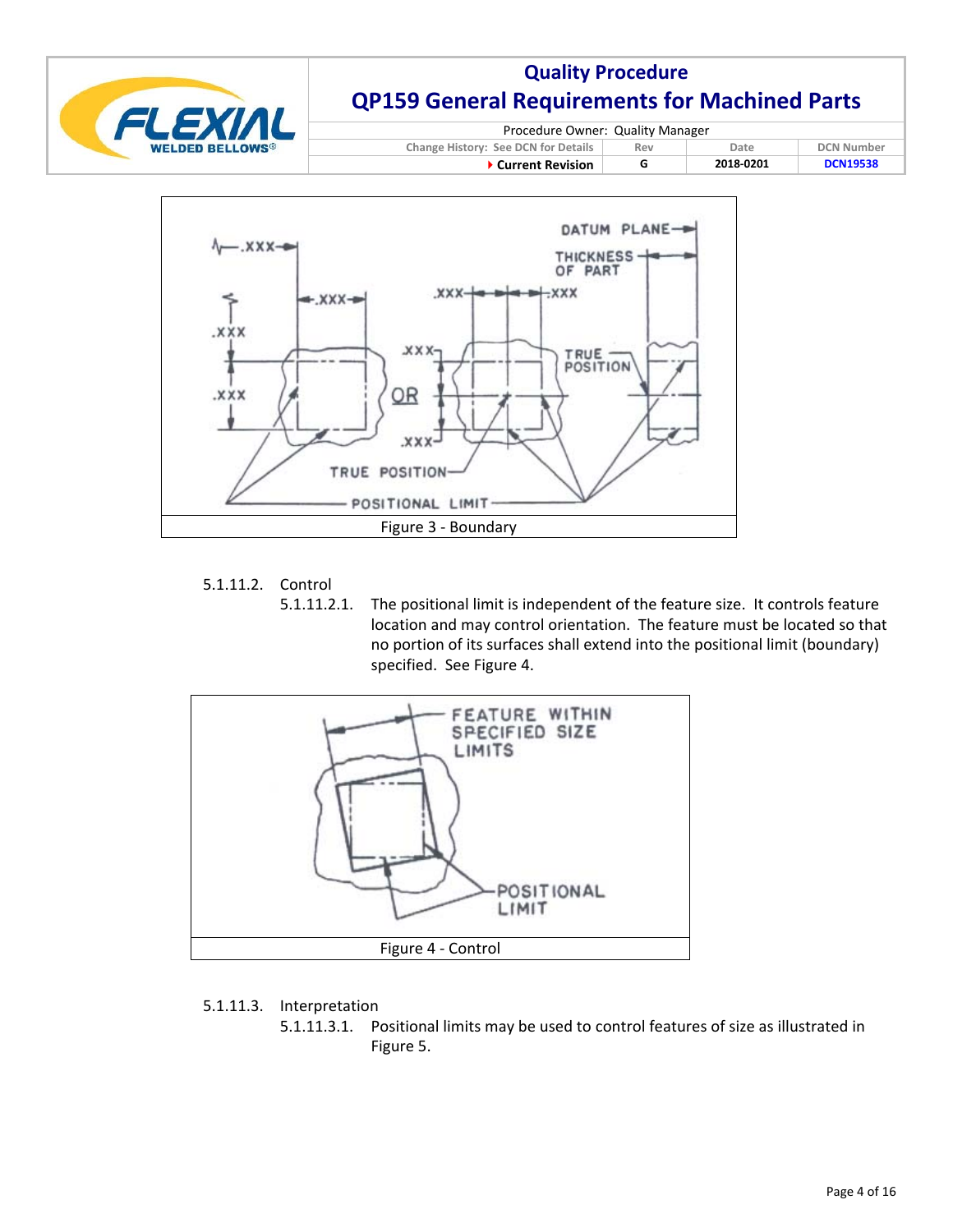

| Procedure Owner: Quality Manager                                        |  |  |  |  |
|-------------------------------------------------------------------------|--|--|--|--|
| Change History: See DCN for Details<br><b>DCN Number</b><br>Date<br>Rev |  |  |  |  |
| 2018-0201<br><b>DCN19538</b><br>▶ Current Revision                      |  |  |  |  |



- 5.1.12. Surface Texture Requirements
	- 5.1.12.1. Surface texture requirements are expressed by symbols on the drawings. These symbols shall be interpreted and the texture measurements performed. The following interpretation shall apply.
	- 5.1.12.2. The surface roughness number is an arithmetic average called roughness average (Ra). For conversion to a root-mean-square (RMS) value, RMS = 1.11 \* Ra. Roughness limits, specified as a roughness height rating (RI-IR) or centerline average (CLA), have the same meaning as (Ra). Metric surface roughness is specified in micrometers. Customary surface finish is in microinches, micrometers will be noted in []. The method of measure must be by industry standard process or equipment.
	- 5.1.12.3. The following table gives the metric (micrometer) equivalents for the customary inch (microinch) surface roughness number.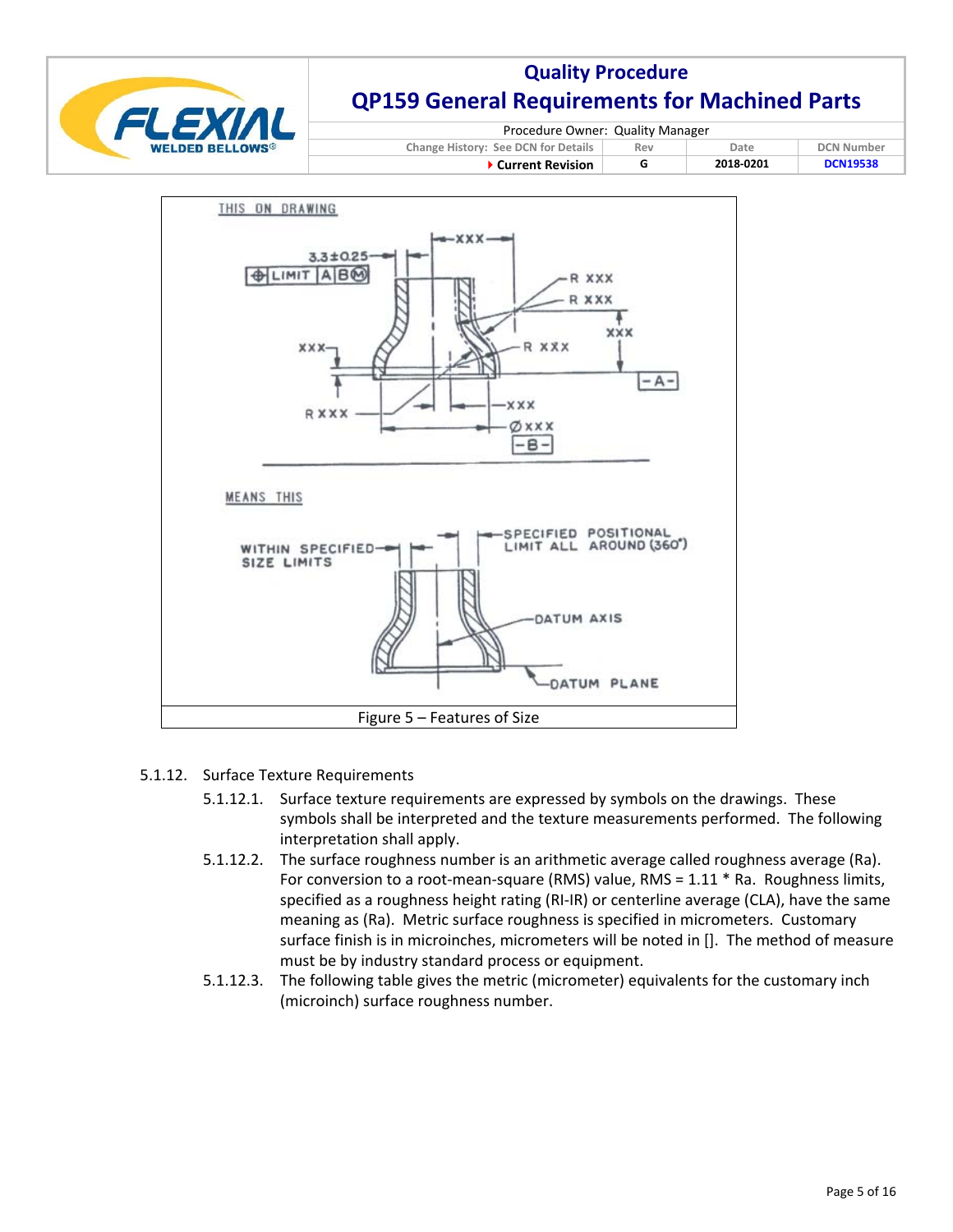

| Procedure Owner: Quality Manager   |     |      |        |  |
|------------------------------------|-----|------|--------|--|
| nga History: Saa DCN for Datails . | Rov | Date | DCN Nu |  |

| Change History: See DCN for Details<br>▶ Current Revision | Rev | Date<br>2018-0201 | <b>DCN Number</b><br><b>DCN19538</b> |  |
|-----------------------------------------------------------|-----|-------------------|--------------------------------------|--|
|                                                           |     |                   |                                      |  |

#### **TABLE I** ‐ RELATED SURFACE TEXTURES

| <b>MICROMETER</b> | <b>MICROINCH</b> |
|-------------------|------------------|
| 0.025             | 1                |
| 0.05              | 2                |
| 0.1               | 4                |
| 0.2               | 8                |
| 0.4               | 16               |
| 0.8               | 32               |
| 1.6               | 63               |
| 3.2               | 125              |
| 6.3               | 250              |
| 12.5              | 500              |
| 25                | 1000             |

5.1.12.4. Applicability

- 5.1.12.4.1. Surface texture requirements apply over metallic platings, electrochemical and chemical film coatings. Surface texture requirements apply before the application of organic finishes.
- 5.1.12.4.2. Flaws in surfaces having specified surface texture limits shall be excluded from surface texture measurements.
- 5.1.12.4.3. Surface texture measurements shall be taken in the area and direction that will result in the maximum reading.
- 5.1.12.4.4. Surface texture limits given in general note form do not apply to the cut edges of sheet metal, to the surfaces of screw threads, to the walls of punched or drilled holes, or to the mold or flash lines of molded plastic parts.
- 5.1.12.4.5. Unless otherwise specified, maximum surface roughness for all machined surfaces shall be 63 microinches [1.6 micrometers].
- 5.1.12.5. Stock Material Finish
	- 5.1.12.5.1. When a "stock" dimension is called out, the surface finish must be the equivalent of normal finish for commercially available stock.
- 5.1.13. Dimensional Requirements and Allowances
	- 5.1.13.1. Formed Parts
		- 5.1.13.1.1. Final material thickness may be "as formed" for areas of parts affected by forming processes such as bending, drawing, or stretching.
	- 5.1.13.2. Fillets
		- 5.1.13.2.1. When two machined surfaces on a part intersect to form an angle exterior to the part of less than 180 degrees, there shall be a blending fillet of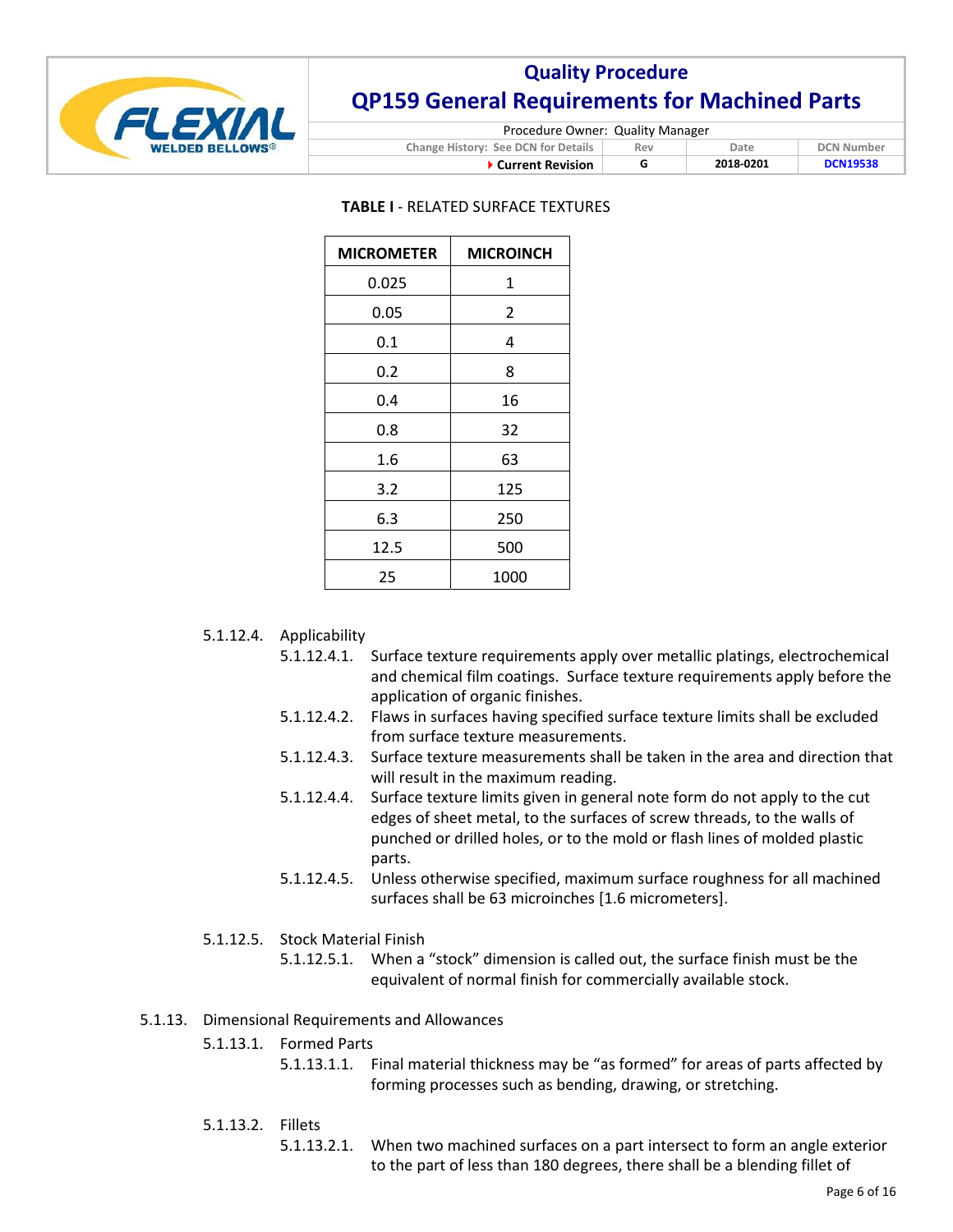

| Procedure Owner: Quality Manager                                        |  |           |                 |  |
|-------------------------------------------------------------------------|--|-----------|-----------------|--|
| Change History: See DCN for Details<br><b>DCN Number</b><br>Rev<br>Date |  |           |                 |  |
| ▶ Current Revision                                                      |  | 2018-0201 | <b>DCN19538</b> |  |

0.4mm [.015"] maximum at the intersection of the two surfaces as illustrated in Figure 6. No cut shall be made beyond the intersection of the two surfaces unless relieved.



- 5.1.13.3. Turning Centers are permissible.
- 5.1.13.4. Relief
	- 5.1.13.4.1. Diameters that terminate at a shoulder may be relieved as illustrated in Figure 7. The diameter, or both the diameter and the shoulder, may be relieved within the limits illustrated and may have any curved shape (no sharp corners) within those limits.



5.1.13.5. Plain Holes 5.1.13.5.1. Blind Holes

5.1.13.5.1.1. The drill point shall not penetrate or deform the material surface opposite the mouth of the hole.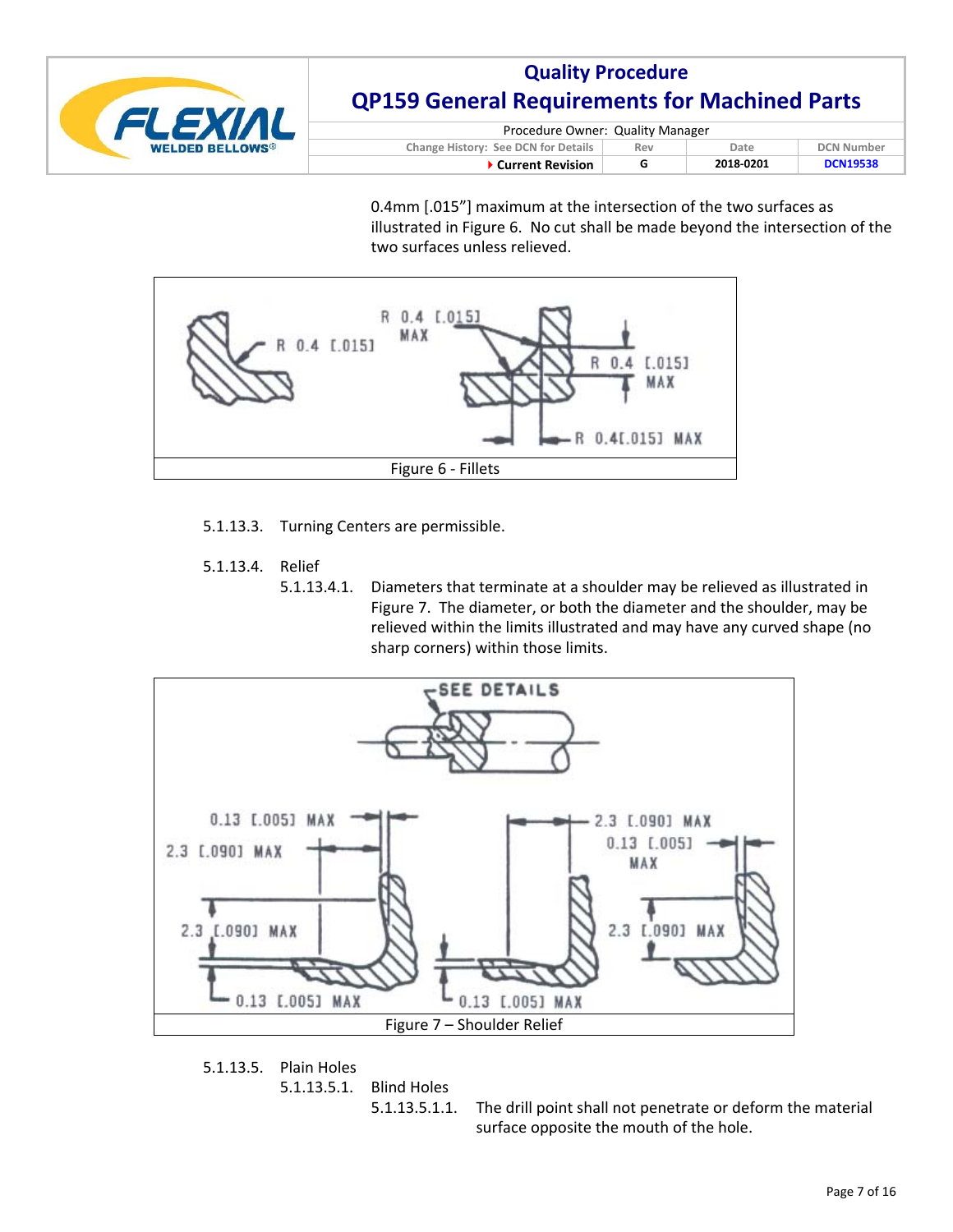

| Procedure Owner: Quality Manager                                               |  |           |                 |  |
|--------------------------------------------------------------------------------|--|-----------|-----------------|--|
| <b>Change History: See DCN for Details</b><br><b>DCN Number</b><br>Date<br>Rev |  |           |                 |  |
| ▶ Current Revision                                                             |  | 2018-0201 | <b>DCN19538</b> |  |

- 5.1.13.5.2. Gaging Hole Diameters
	- 5.1.13.5.2.1. The diameter of a hole is within required limits when accepted by "GO" and "NO GO" plug gages of appropriate size without reasonable evidence during plug gaging that the hole is out of round in excess of the diameter limits. Performance of a variable measurement (micrometer, etc.) normally will be required only for the specific holes that are suspect as a result of the "GO" and "NO GO" gaging. Bell‐ mouthed holes are acceptable if the "NO GO" gage does not enter more than 20% the nominal length of the hole as illustrated in Figure 8.



5.1.13.5.3. Hole Quality

5.1.13.5.3.1. The walls of holes shall be clean cut and shall present a good machined surface. Hole edges shall be free from burrs and shall not be ragged, chipped, or torn. These requirements are subject to visual inspection only and are to be evaluated in terms consistent with the characteristics of the material and with the method used to produce the hole.

## 5.1.13.6. Removing Burrs and Sharp Edges

5.1.13.6.1. All burrs and sharp edges shall be removed to the extent that material fragments are not visible and sharpness cannot be felt by using either a 0.015" [0.38 mm] maximum x 0.015" [0.38 mm] maximum chamfer or a 0.015" [0.38 mm] maximum radius. Only those edges that appear to exceed these limits upon visual inspection need be measured for conformance to these dimensions.

## 5.1.13.7. Coaxiality and Symmetry

- 5.1.13.7.1. Machined Diameters
	- 5.1.13.7.1.1. Where no coaxiality requirement (positional, runout, or concentricity tolerance) is specified, the datum diameter and any other diameter having a common axis (including holes, countersinks and counterbores) shall be coaxial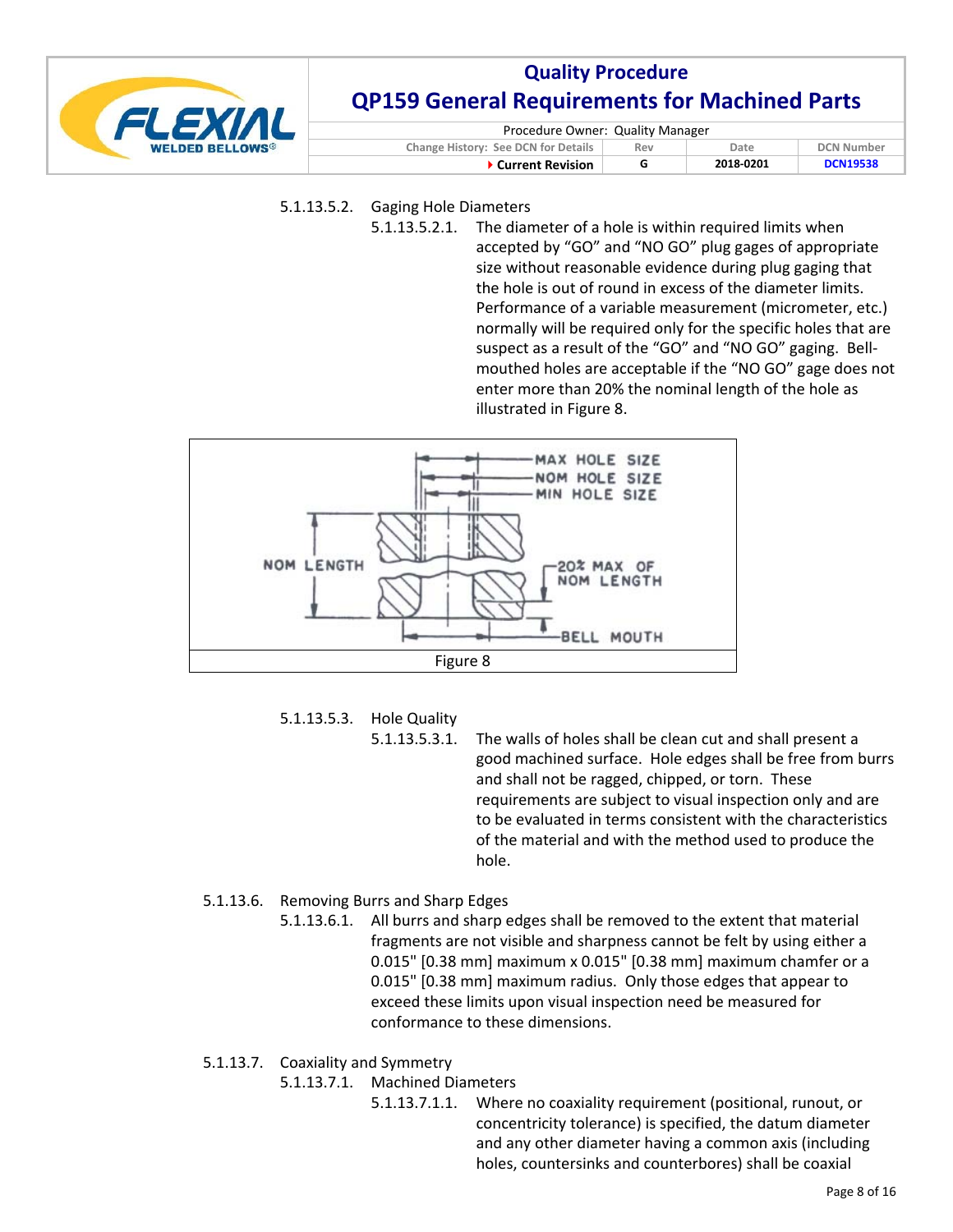

| Procedure Owner: Quality Manager                                        |  |           |                 |  |
|-------------------------------------------------------------------------|--|-----------|-----------------|--|
| Change History: See DCN for Details<br><b>DCN Number</b><br>Date<br>Rev |  |           |                 |  |
| ▶ Current Revision                                                      |  | 2018-0201 | <b>DCN19538</b> |  |

within a Full Indicator Movement (FIM) of one-half the arithmetic sum of their size tolerances. THE DIAMETER HAVING THE SMALLEST TOLERANCE SHALL BE THE DATUM FEATURE FOR ALL COAXIAL DIAMETERS. See Figure 9. If size tolerance values are equal, the diameter having the longest axis shall be used as the datum feature.



### 5.1.13.7.2. Machined Widths

5.1.13.7.2.1. Where no symmetry requirement (positional tolerance) and no location tolerance (positional, profile, or non‐geometric) are specified, the datum width and any other width having a common center plane shall be located symmetrically about this center plane within one‐half the arithmetic sum of their size tolerances. THE WIDTH HAVING THE SMALLEST TOLERANCE SHALL BE THE DATUM FEATURE FOR ALL SYMMETRICAL WIDTHS. See Figure 10. If size tolerance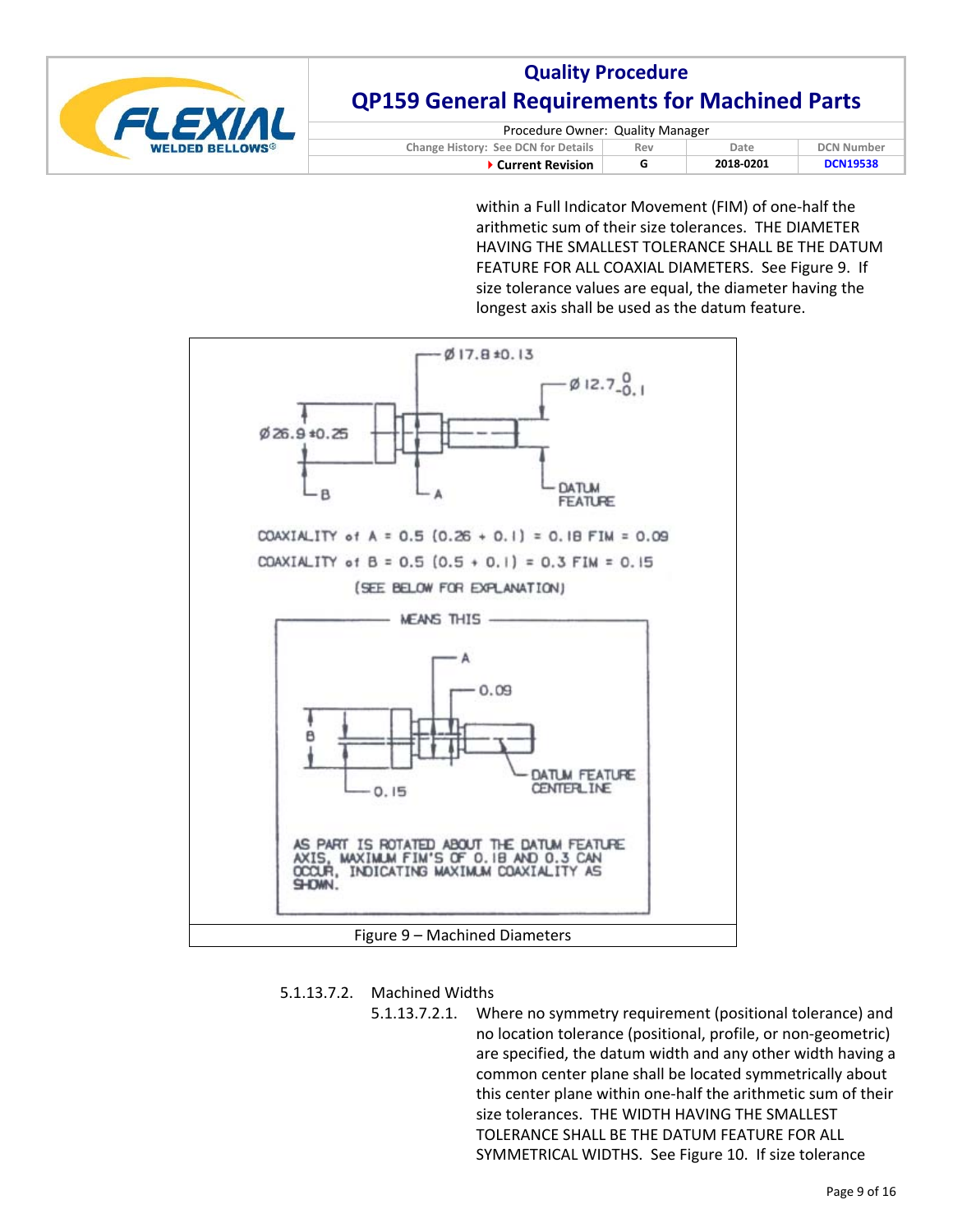

| Procedure Owner: Quality Manager                                        |   |           |                 |  |
|-------------------------------------------------------------------------|---|-----------|-----------------|--|
| Change History: See DCN for Details<br><b>DCN Number</b><br>Date<br>Rev |   |           |                 |  |
| ▶ Current Revision                                                      | G | 2018-0201 | <b>DCN19538</b> |  |

values are equal, the feature having the longest center plane shall be used as the datum feature.



5.1.13.7.3. Combination of Machined Diameters and Widths

5.1.13.7.3.1. When a diameter and a width share a common axis and where no coaxiality or symmetry requirements are specified, both features shall be located symmetrically about this axis within one‐half the arithmetic sum of their size tolerances. THE FEATURE (DIAMETER OR WIDTH) HAVING THE SMALLEST TOLERANCE SHALL BE THE DATUM FEATURE. See Figure 11. If size tolerance values are equal, the feature having the longest axis shall be used as the datum feature. See Figure 12.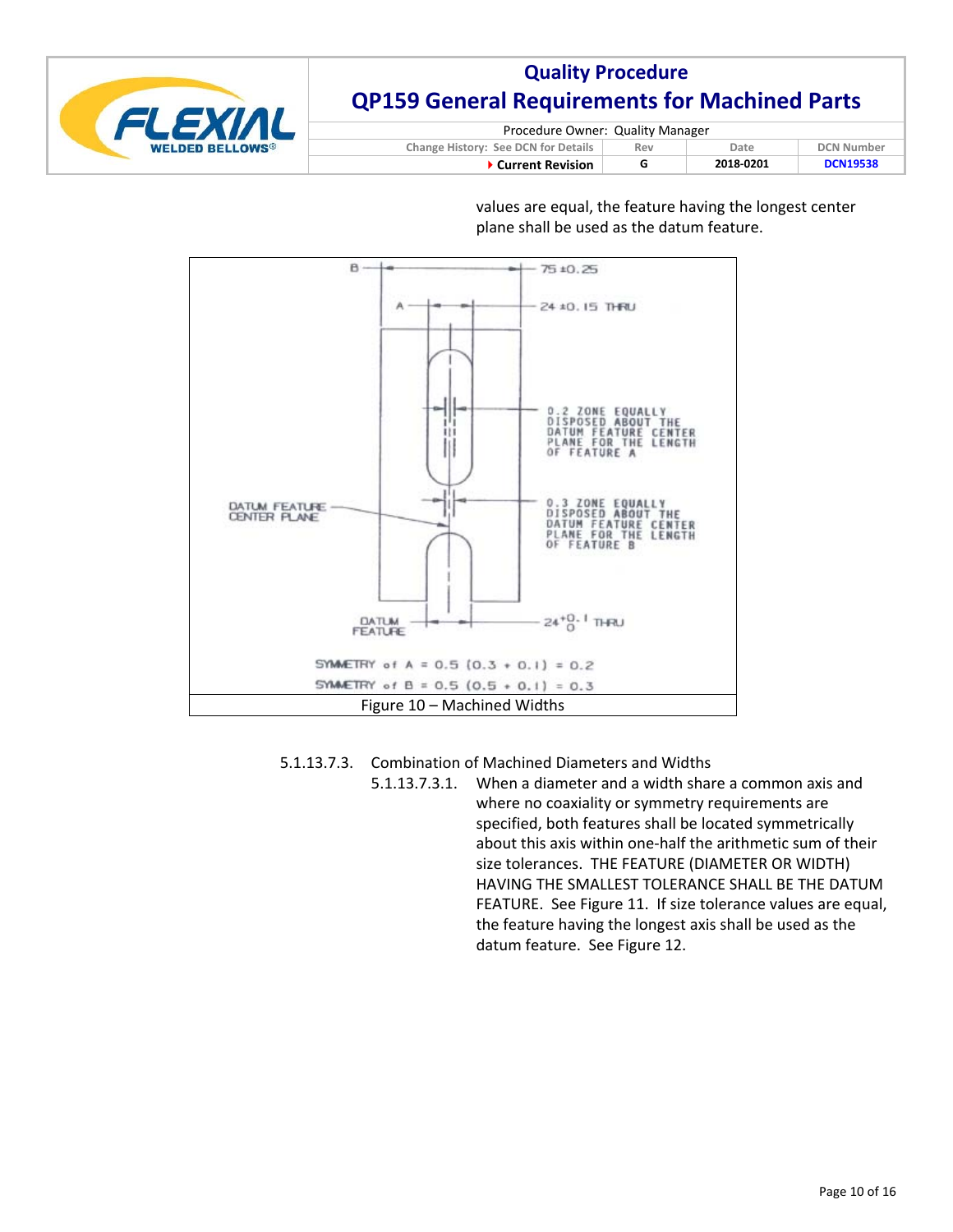

| Procedure Owner: Quality Manager                                        |  |           |                 |  |
|-------------------------------------------------------------------------|--|-----------|-----------------|--|
| Change History: See DCN for Details<br><b>DCN Number</b><br>Date<br>Rev |  |           |                 |  |
| $\blacktriangleright$ Current Revision                                  |  | 2018-0201 | <b>DCN19538</b> |  |





## 5.1.13.8. Correction of Manufacturing Defects

- 5.1.13.8.1. Requirements applicable to correction of defects found in product during original manufacture are as follows.
- 5.1.13.8.2. Permissible Corrections
	- 5.1.13.8.2.1. Correction is permissible if the method used is one of completing, or repeating, regular work rather than changing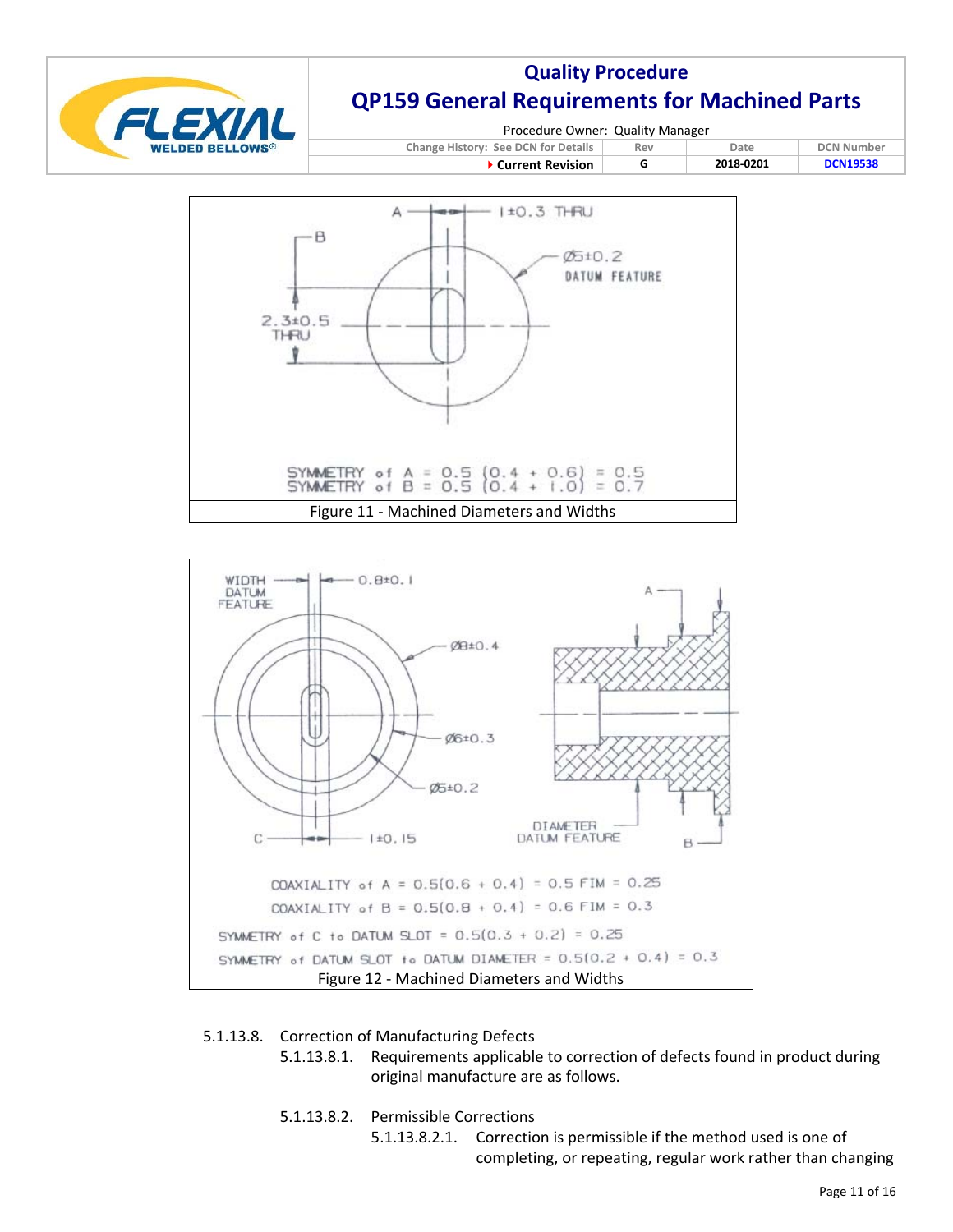

| Procedure Owner: Quality Manager    |     |           |                   |  |
|-------------------------------------|-----|-----------|-------------------|--|
| Change History: See DCN for Details | Rev | Date      | <b>DCN Number</b> |  |
| <b>▶ Current Revision</b>           |     | 2018-0201 | <b>DCN19538</b>   |  |

the nature of the product. Examples are replacement of gaskets and seals, re‐tapping of undersize threads, re‐ turning of oversize diameters, etc.

- 5.1.13.8.3. Non‐Permissible Corrections
	- 5.1.13.8.3.1. Corrective methods that add material to the product, or that employ techniques abnormal to the production process, are not permissible. Examples are welding of cracks and other flaws, building up undersize metal parts by welding or electroplating, filling voids in encapsulations or metal castings, plugging of off‐location or oversized holes, etc.

### 5.1.13.9. Flat Surfaces

- 5.1.13.9.1. Where no parallelism tolerance is specified, flat surfaces of a part shown as parallel on a drawing shall be parallel within their limits of size.
- 5.1.13.9.2. Flat surfaces of a part shown as perpendicular on a drawing shall be perpendicular within +/‐ 0.5°.
- 5.1.13.9.3. The perpendicularity requirement for a flat surface and an axis, or an axis and another axis, shown perpendicular on a drawing, is that they shall be perpendicular within +/‐ 0.5°.

### 5.1.14. Threaded Part Requirements

| 5.1.14.1. | General                    |                              |                                                                                                                                                                                                                                                                                                                                                                                                                                                                                                                                                          |
|-----------|----------------------------|------------------------------|----------------------------------------------------------------------------------------------------------------------------------------------------------------------------------------------------------------------------------------------------------------------------------------------------------------------------------------------------------------------------------------------------------------------------------------------------------------------------------------------------------------------------------------------------------|
|           | 5.1.14.1.1.<br>5.1.14.1.2. | Form and Class of Fit        | See <b>QP158</b> for thread inspection.<br>5.1.14.1.2.1. All threads shall conform to the drawing requirements<br>whichever applies to the thread size, form, and class of fit<br>specified. Thread callouts on drawing are specified in<br>inches unless otherwise noted.                                                                                                                                                                                                                                                                               |
|           | 5.1.14.1.3.                | Appearance<br>5.1.14.1.3.1.  | All threads shall be free from burrs, nicks, and rough or<br>chattered surfaces that are visible without magnification.                                                                                                                                                                                                                                                                                                                                                                                                                                  |
|           | 5.1.14.1.4.                | Lubrication<br>5.1.14.1.4.1. | Oil-free gages shall be used on beryllium parts (typically<br>copper alloys). Gages used on items having extremely<br>stringent cleanliness requirements shall also be oil-free if<br>the item cannot be cleaned after thread gaging is<br>performed. For other applications, the threads of "GO" and<br>"NO GO" plug and ring gages should be lubricated with a<br>very thin film of low viscosity non-silicone oil. Gages that<br>have been cleaned with degreasing solvents such as alcohol<br>or trichloroethylene shall be lubricated before reuse. |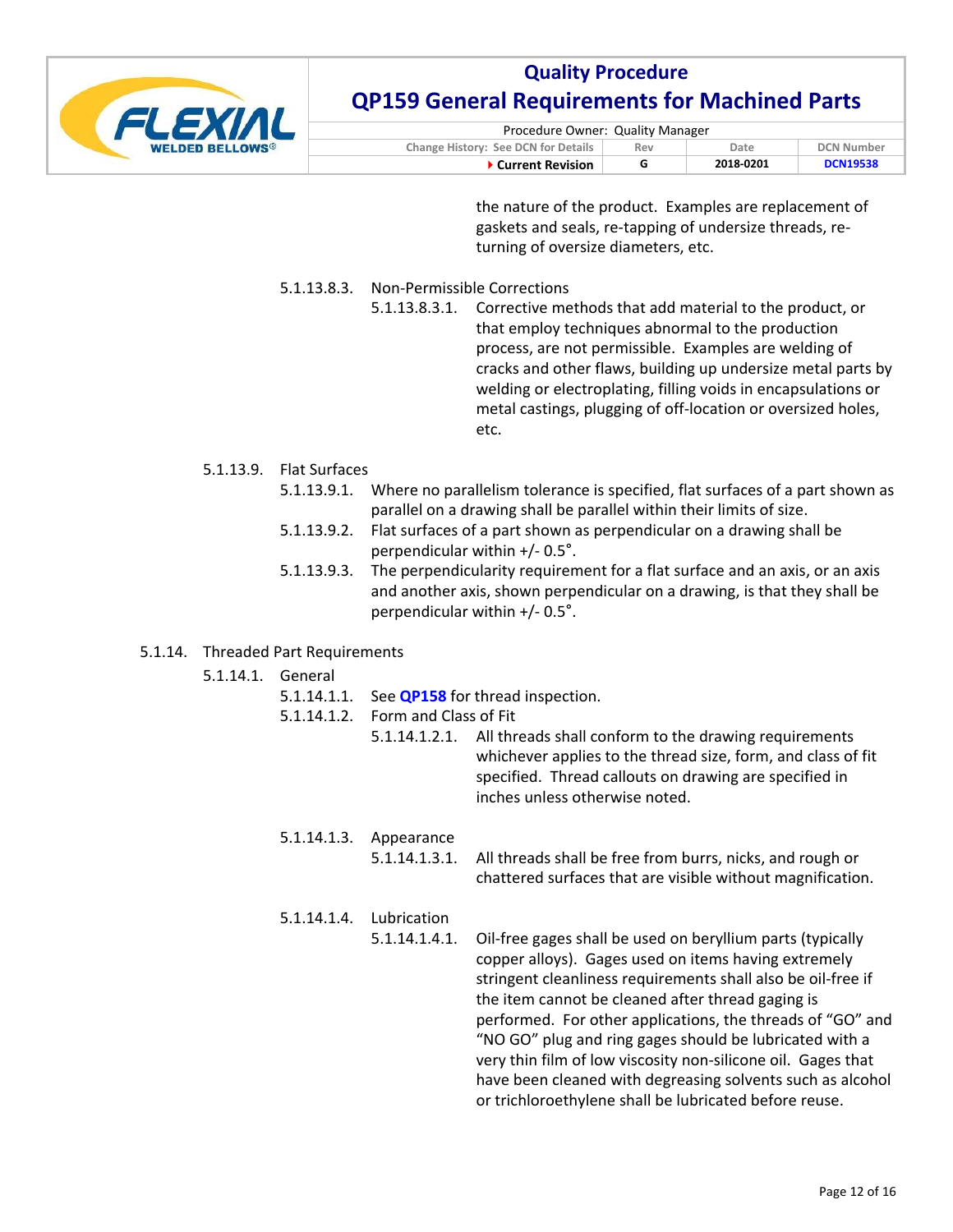

| Procedure Owner: Quality Manager    |     |           |                   |
|-------------------------------------|-----|-----------|-------------------|
| Change History: See DCN for Details | Rev | Date      | <b>DCN Number</b> |
| ▶ Current Revision                  |     | 2018-0201 | <b>DCN19538</b>   |

|           | 5.1.14.2. External Threads<br>5.1.14.2.1. | <b>Thread Length</b><br>5.1.14.2.1.1.           | Dimensions of axial thread length shown on drawings<br>indicate minimum required length of complete threads.<br>When the dimensioned thread length terminates at a<br>shoulder and an undercut is not specified, the two threads<br>next to the shoulder may be incomplete. As an alternate,<br>an undercut to the minor diameter, within its tolerance, for<br>a maximum of two threads is permissible.                                                                                                                                        |
|-----------|-------------------------------------------|-------------------------------------------------|-------------------------------------------------------------------------------------------------------------------------------------------------------------------------------------------------------------------------------------------------------------------------------------------------------------------------------------------------------------------------------------------------------------------------------------------------------------------------------------------------------------------------------------------------|
|           | 5.1.14.2.2.                               | Chamfer<br>5.1.14.2.2.1.                        | The leading end of externally threaded parts shall be<br>chamfered. The resulting incomplete threads are included<br>in the measurement of thread length but must not exceed<br>two pitches in length.                                                                                                                                                                                                                                                                                                                                          |
|           | 5.1.14.2.3.                               | <b>Coated Class 2A Threads</b><br>5.1.14.2.3.1. | Class 2A threads to which metallic plating, chemical-film<br>coatings, resin bonded dry film lubricants, or any<br>combination thereof have been applied may be gaged with<br>basic "GO" gages in determining conformance to maximum<br>size limits.                                                                                                                                                                                                                                                                                            |
| 5.1.14.3. | <b>Internal Threads</b><br>5.1.14.3.1.    | <b>Tap Drills</b><br>5.1.14.3.1.1.              | The hole diameter prior to tapping shall be of a size that will<br>assure a tapped thread height that falls within the<br>guidelines of <b>ANSI/ASME B 1.1</b> . The formulas contained<br>therein are suitable for general applications having lengths<br>of engagement up to 1.5 diameters. The thread height<br>requirement may be reduced to 55% for tapped holes<br>having a thread depth exceeding 1.5 times the nominal<br>thread diameter. Acceptance criteria for final threaded hole<br>dimensions shall be per drawing requirements. |
|           | 5.1.14.3.2.                               | <b>Blind Hole Depth</b><br>5.1.14.3.2.1.        | The tap drill point shall not break through or deform the<br>surface opposite the mouth of the hole.                                                                                                                                                                                                                                                                                                                                                                                                                                            |
|           | 5.1.14.3.3.                               | <b>Thread Depth</b><br>5.1.14.3.3.1.            | Dimensions of axial thread depth shown on drawings<br>indicate minimum required depth of complete threads.                                                                                                                                                                                                                                                                                                                                                                                                                                      |
|           | 5.1.14.3.4.                               | Perpendicularity<br>5.1.14.3.4.1.               | Where no projected tolerance zones are specified, the<br>perpendicularity or normality of threaded holes in flat or                                                                                                                                                                                                                                                                                                                                                                                                                             |

curved surfaces shall be within  $+/- 1$ °. In meeting this requirement, measurement may be made using the pitch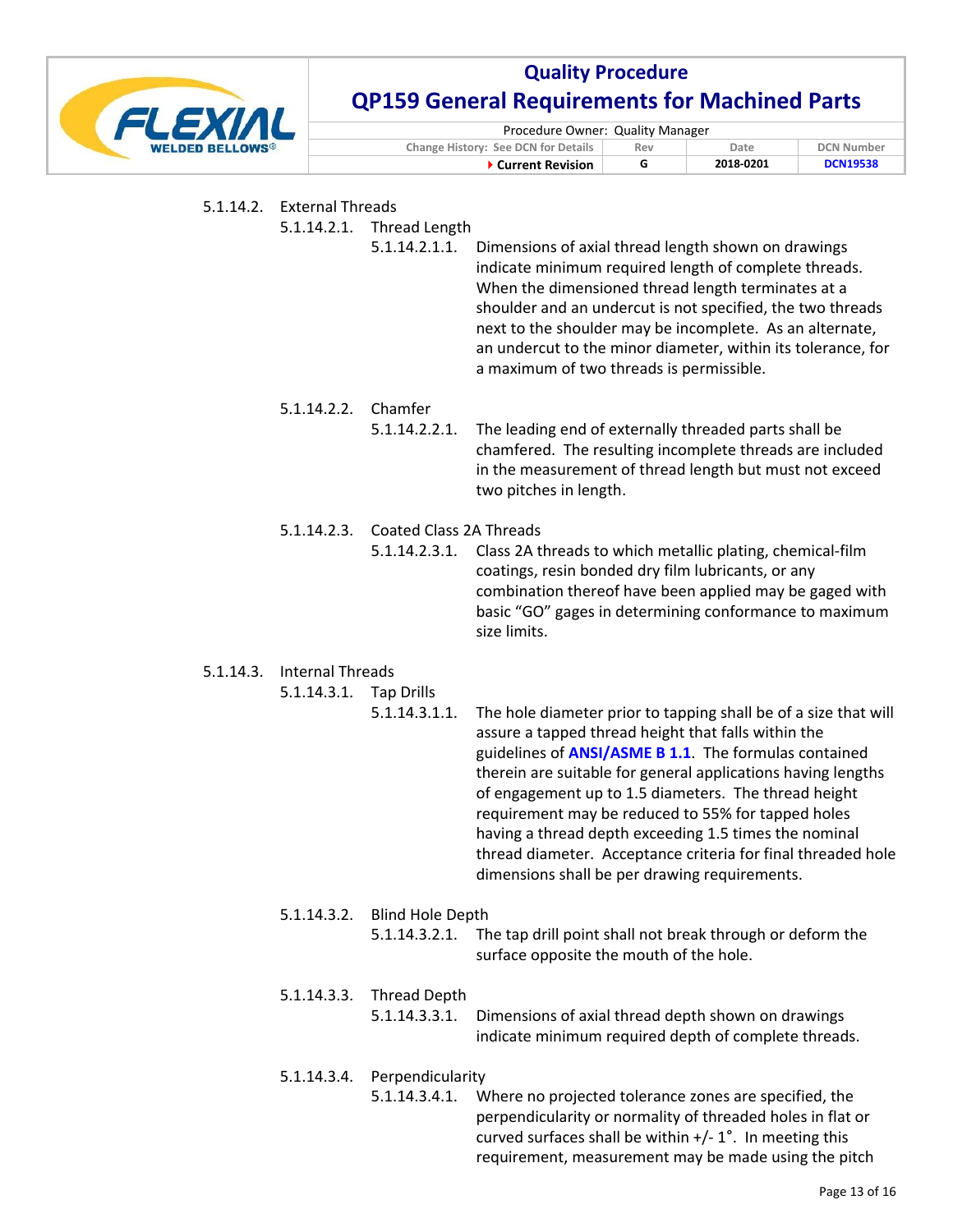

| Procedure Owner: Quality Manager           |     |           |                   |
|--------------------------------------------|-----|-----------|-------------------|
| <b>Change History: See DCN for Details</b> | Rev | Date      | <b>DCN Number</b> |
| ▶ Current Revision                         |     | 2018-0201 | <b>DCN19538</b>   |

diameter, the major diameter, or the minor diameter of the thread.

## 5.1.14.3.5. Chamfer

5.1.14.3.5.1. The leading ends of internal threads shall be chamfered as shown in Figure 13. If accessible, both ends of through‐ tapped holes shall be chamfered. Chamfering shall not result in elimination of more than one pitch of thread depth. For the purpose of determining the number of complete threads from the surface adjacent to the hole, the chamfered thread may be counted.



5.1.14.3.6. Hole Tapping Option

5.1.14.3.6.1. Cold forming thread taps such as Besly "X‐Press" taps may be used in lieu of metal cutting taps. A slight groove may appear along the thread crest as a result of the metal flowing action of these taps. See Figure 14. The groove is acceptable if the overall thread crest height conforms to limits.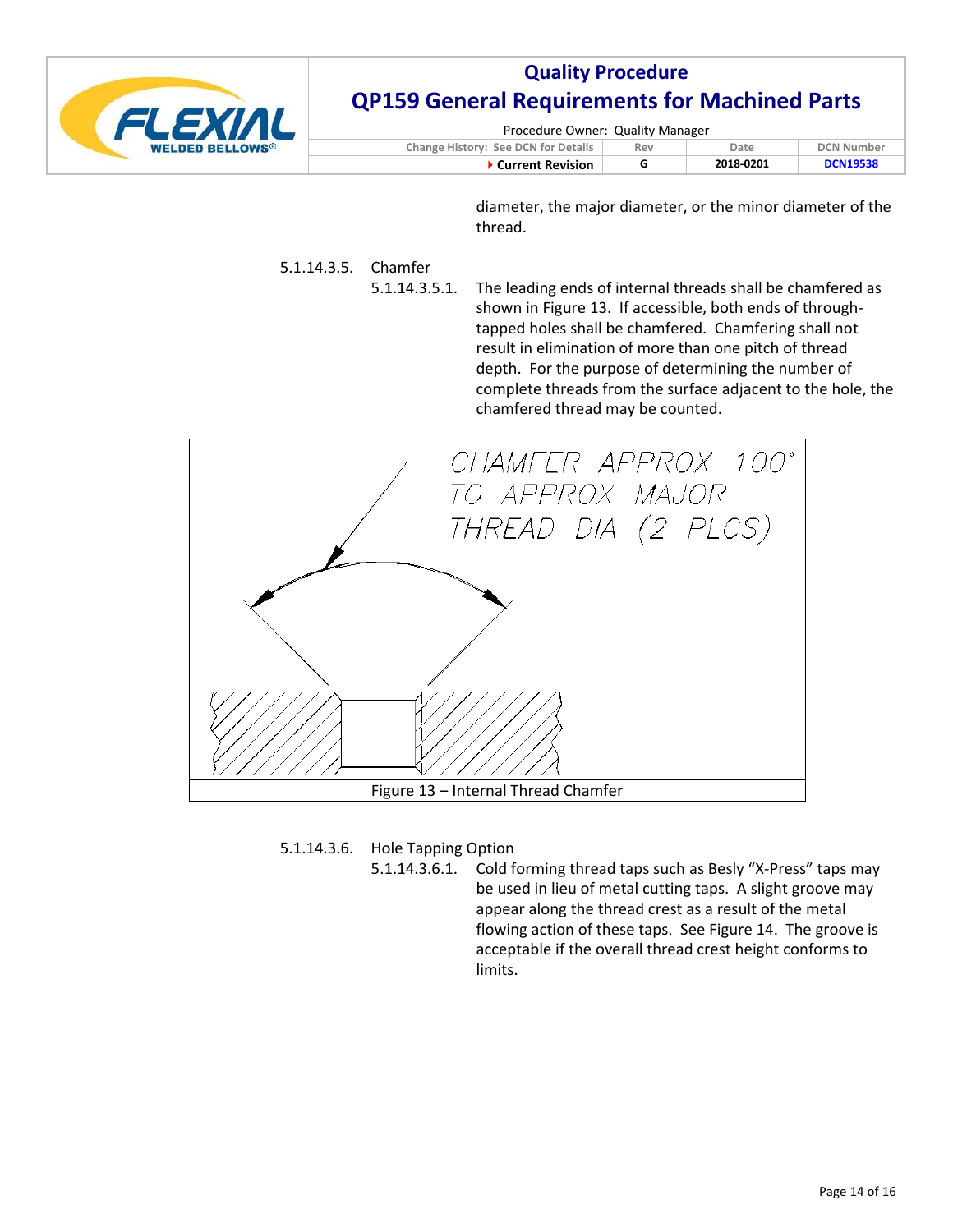

| Procedure Owner: Quality Manager    |     |           |                   |  |  |
|-------------------------------------|-----|-----------|-------------------|--|--|
| Change History: See DCN for Details | Rev | Date      | <b>DCN Number</b> |  |  |
| ▶ Current Revision                  |     | 2018-0201 | <b>DCN19538</b>   |  |  |



## 5.1.15. Metal Heat Treatment Requirements

- 5.1.15.1. When necessary to facilitate fabrication, parts made from heat treatable alloys for which material is specified in terms of the final temper or condition required may be fabricated from raw stock of a temper or condition different from the final temper and then heat‐treated to the specified temper or condition.
- 5.1.15.2. After the completion of in‐process heat treatment, sample parts from each heat treat lot shall be tested to determine that the material properties influenced by heat treatment conform to the applicable material specification requirements. If tests of actual parts are impractical, suitable samples of the same alloy and starting condition as the parts shall be heat treated with the lot and tested for conformance to the applicable requirements.
- 5.1.15.3. Parts specified to be made from a work‐hardened temper of a non heat treatable alloy must be fabricated from material of the required temper or condition.
- 5.1.15.4. Thermal treatments, such as hot forming, stress-relieving, drying, bonding, and baking, other than those specifically permitted by the product drawings, shall not be used.
- 5.1.16. Machined parts shall be preserved per **QP230**.

### **6. RECORDS**

6.1. Inspection records are retained per **QP130**.